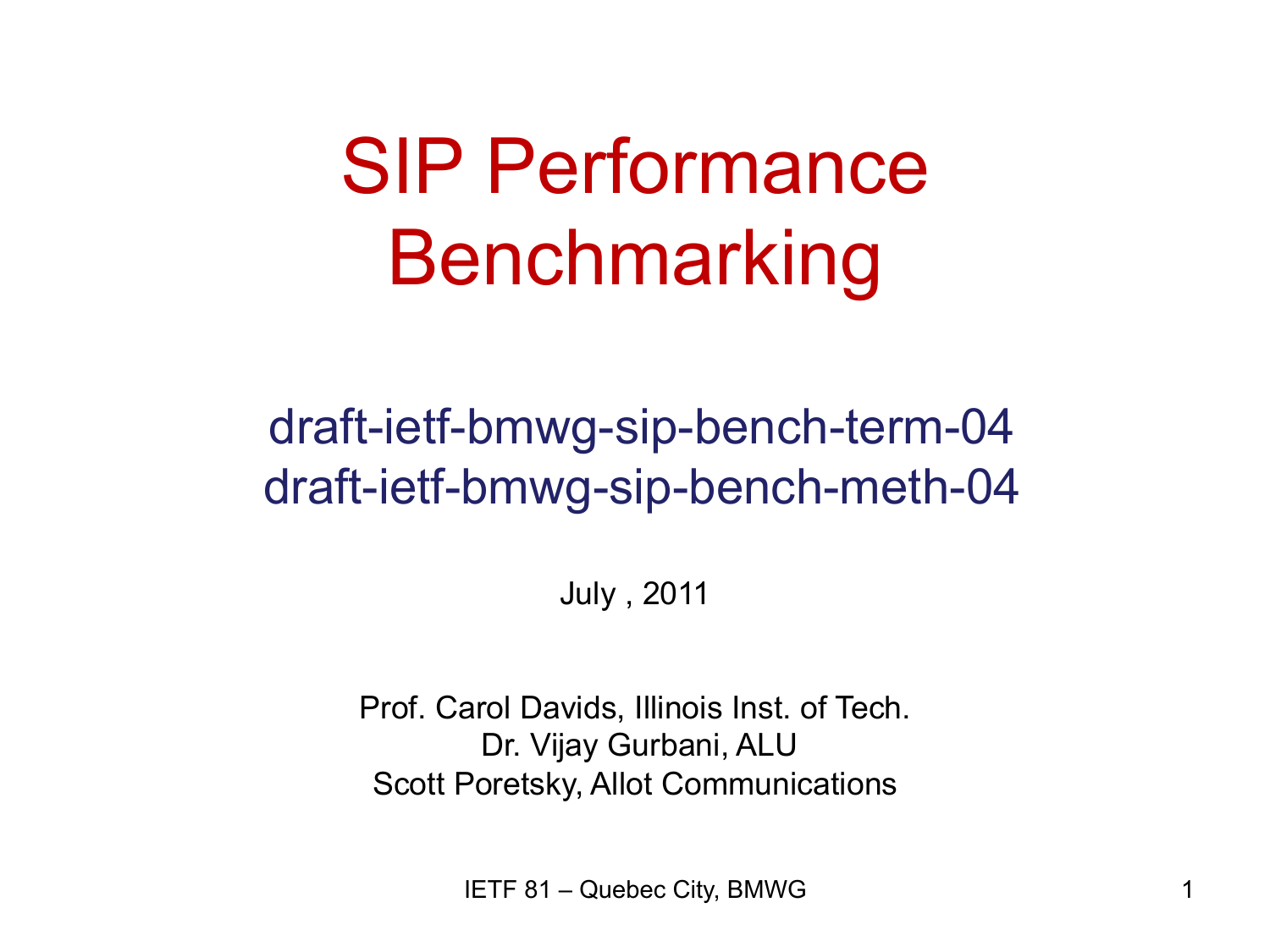- ITEM 1: Clarify the algorithm for measuring Sessions Establishment Rate (SER) so that it does not introduce the possibility of oscillation.
- . RESOLUTION: Both a natural language- and a pseudocode description of the test algorithm were added.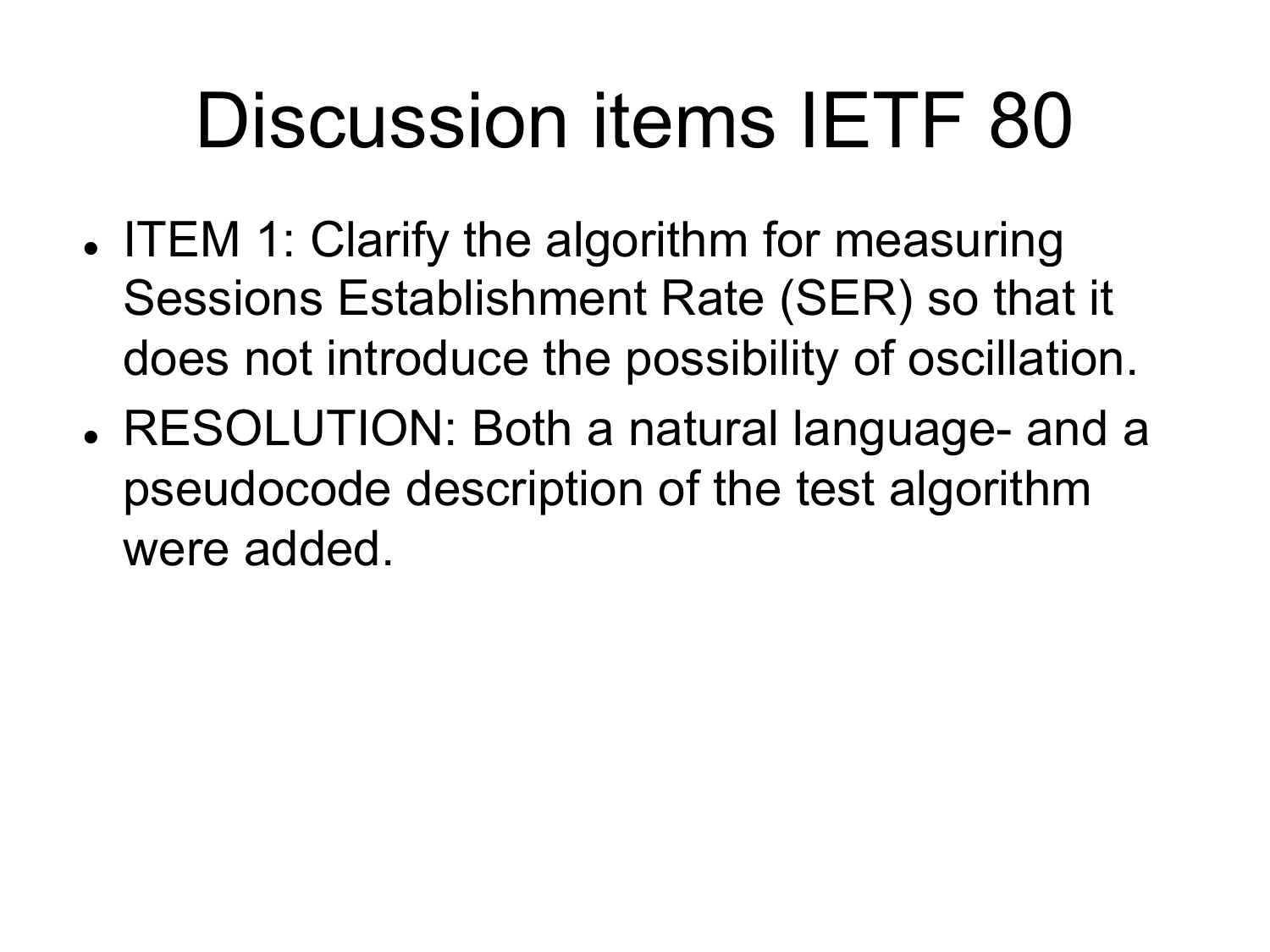- . ITEM 2: Should causes of failure be recorded?
- . RESOLUTION: The test organization performing these tests may want to explore the root cause of the failures. The focus of this work, however, is to identify the fastest session attempt rate the SUT can system can sustain without taking errors and then to identify the maximum number of simultaneous sessions the system can sustain in its steady state. These tests are not designed to identify root causes of the metric values. A test organization may choose to collect many more metrics than are defined in this document, however.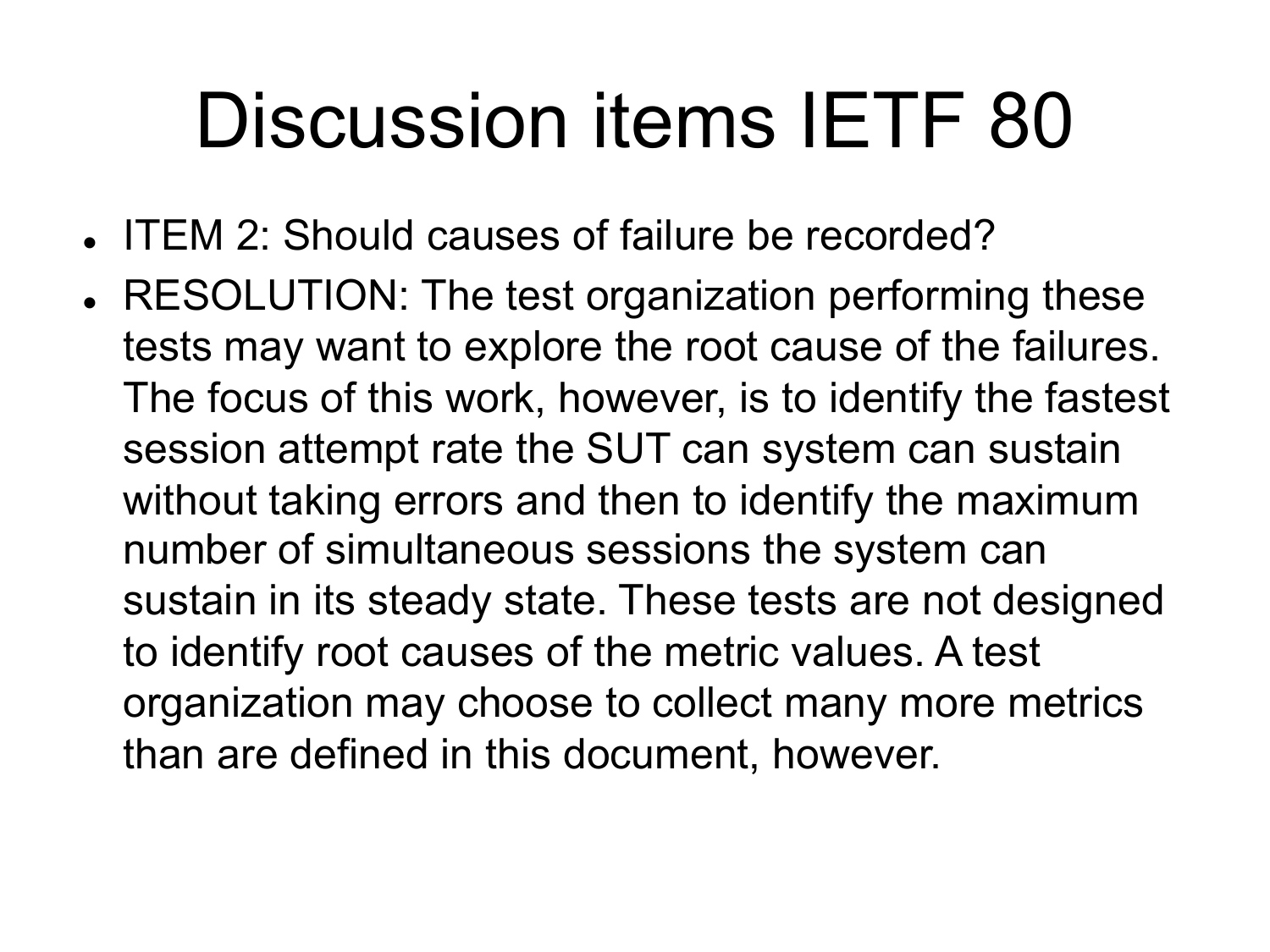- ITEM 3: Must document the test bed sufficiently that the conditions of test can be replicated and the results of test compared.
- RESOLUTION: Added a new section to the Methodology Document, Section 5.4, that captures characteristics of the platform on which the DUT is running. These characteristics must be duplicated if results of tests are to be compared.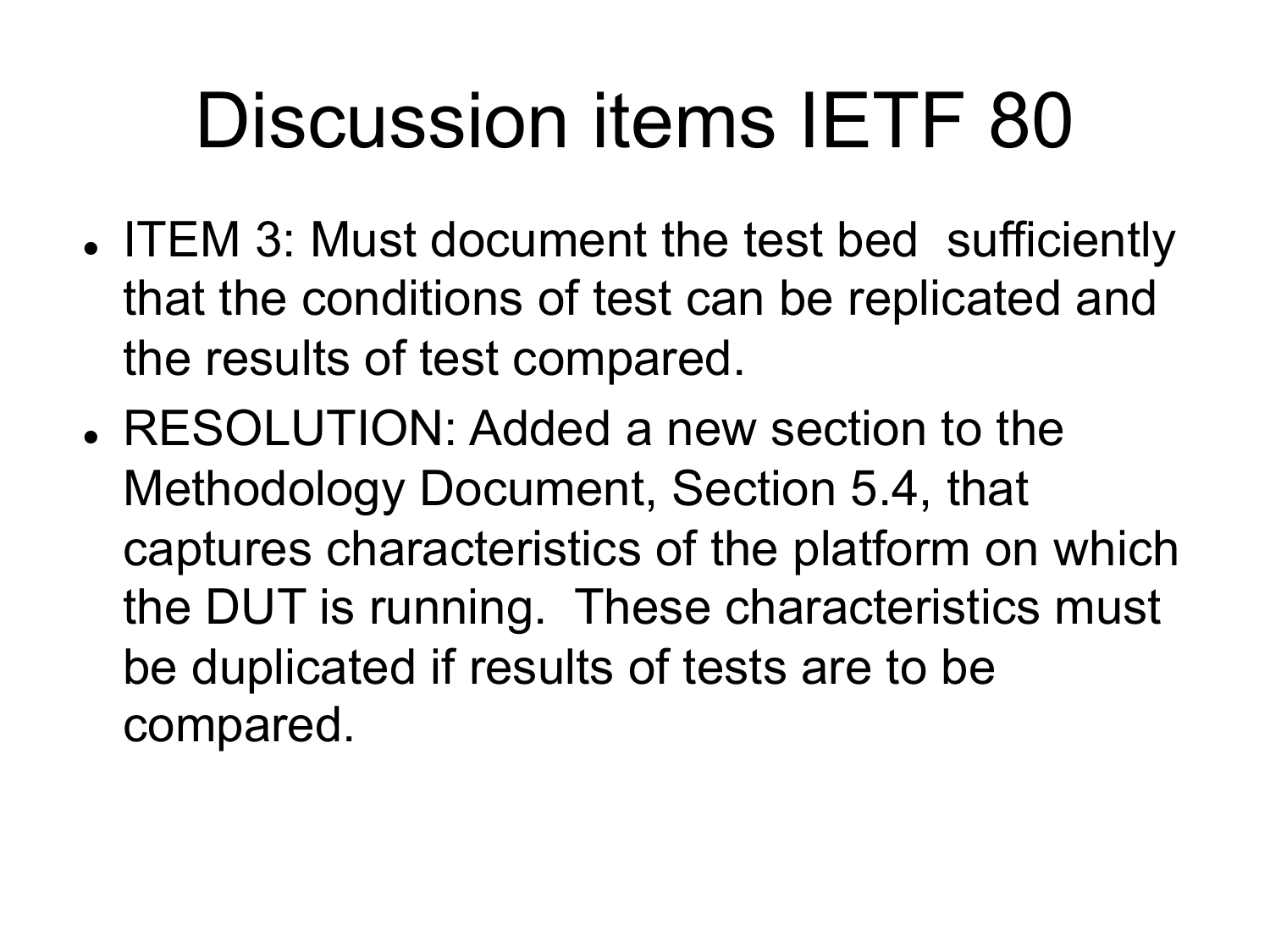- ITEM 4: Do not stop the test when you observe the first error. Let the test run to completion.
- . RESOLUTION: Clarified the test procedure, using both natural-language and pseudocode.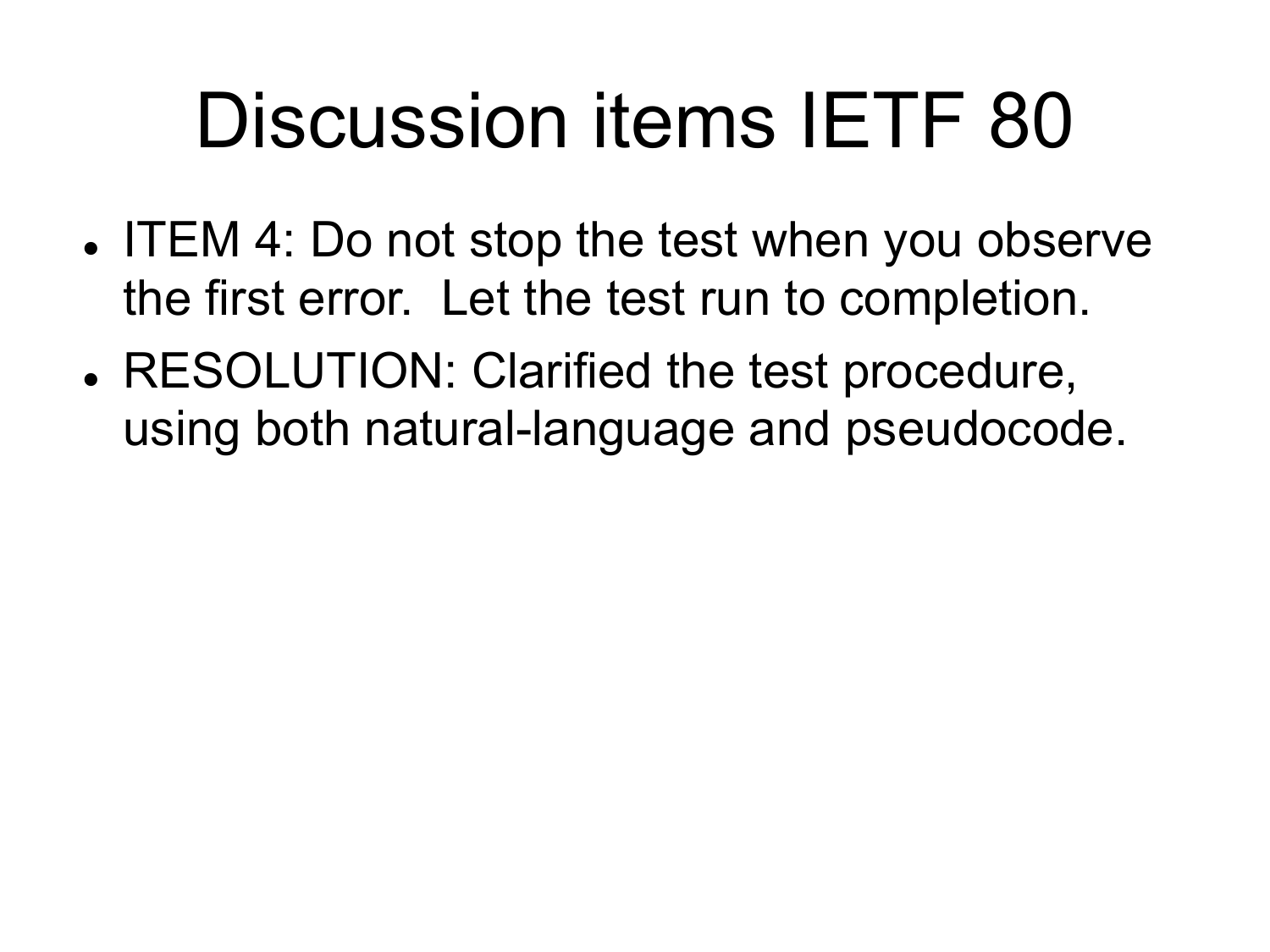- ITEM 5: Concerns were raised about using more than one system or middle box in the system under test. Concern was that you cannot identify the source of failures in those situations.
- RESOLUTION:
- Added language to the terminology document after figure 8 which illustrates a concatenated system.
	- Added language to the methodology document that tells the test organization to record the data required in Section 5 for all the systems included in the black-box under test.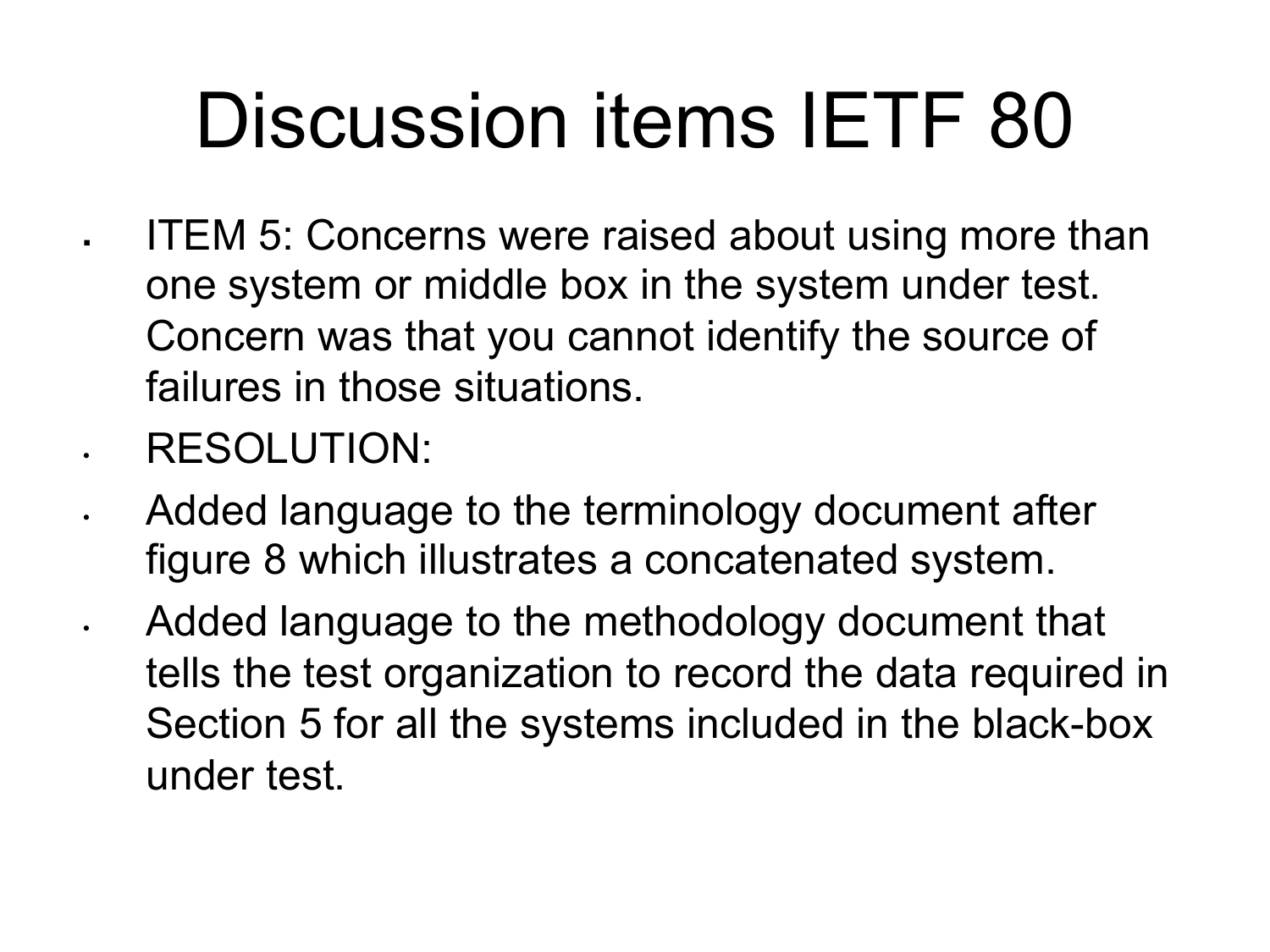## Terminology Changes

• (1) Added comment related to Figure 8, pointing out that blackbox testing of concatenated DUTs will support comparing the performance of two systems but will be very helpful in getting to the root cause of why one system performs better than another.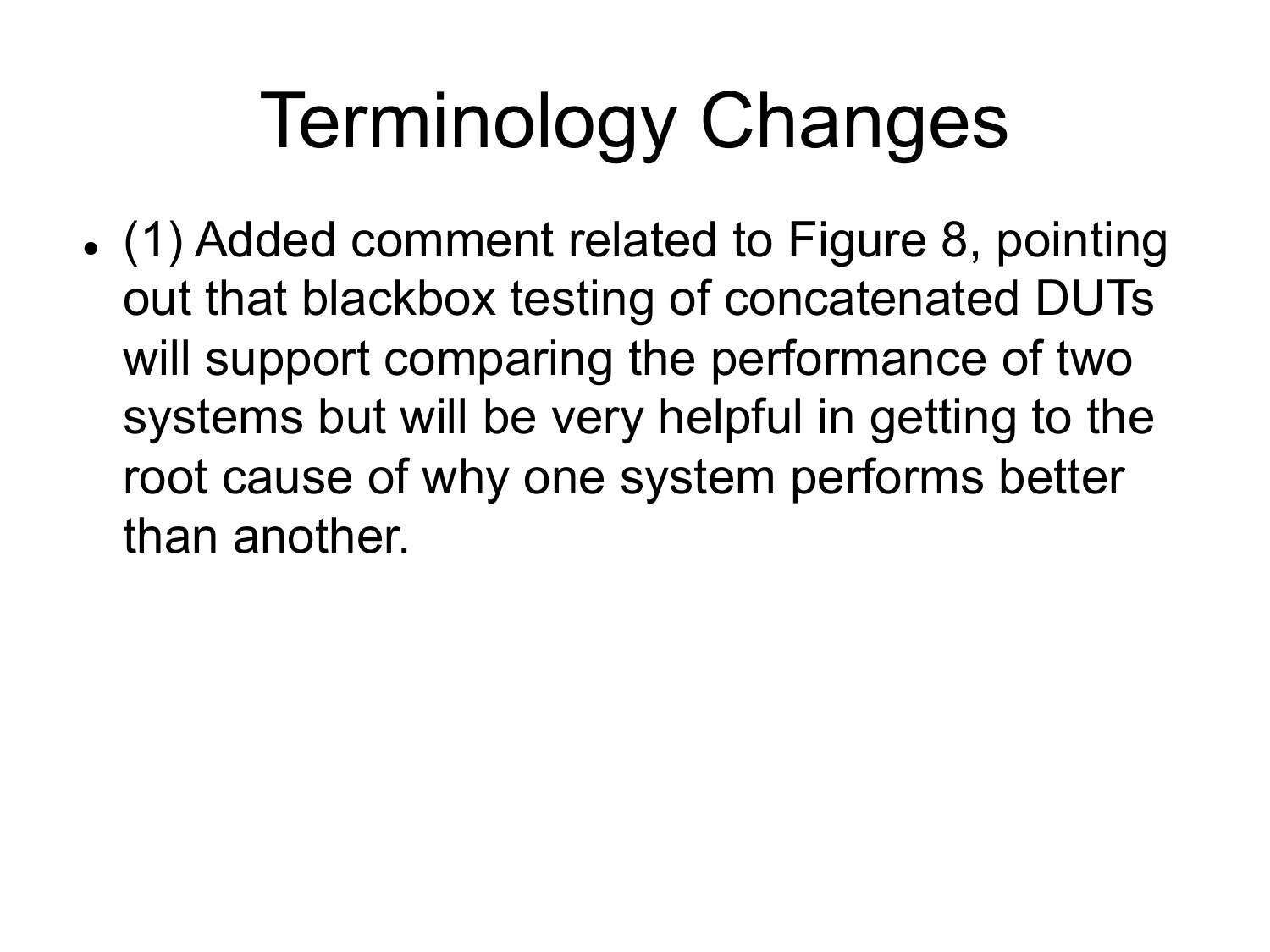# Terminology Changes

- (2) Clarified the definition and the discussion associated with the Session Establishment Rate to read as follows:
- . Definition: The maximum session attempt rate at which the DUT/SUT can establish sessions with zero signaling failures during a predetermined time interval.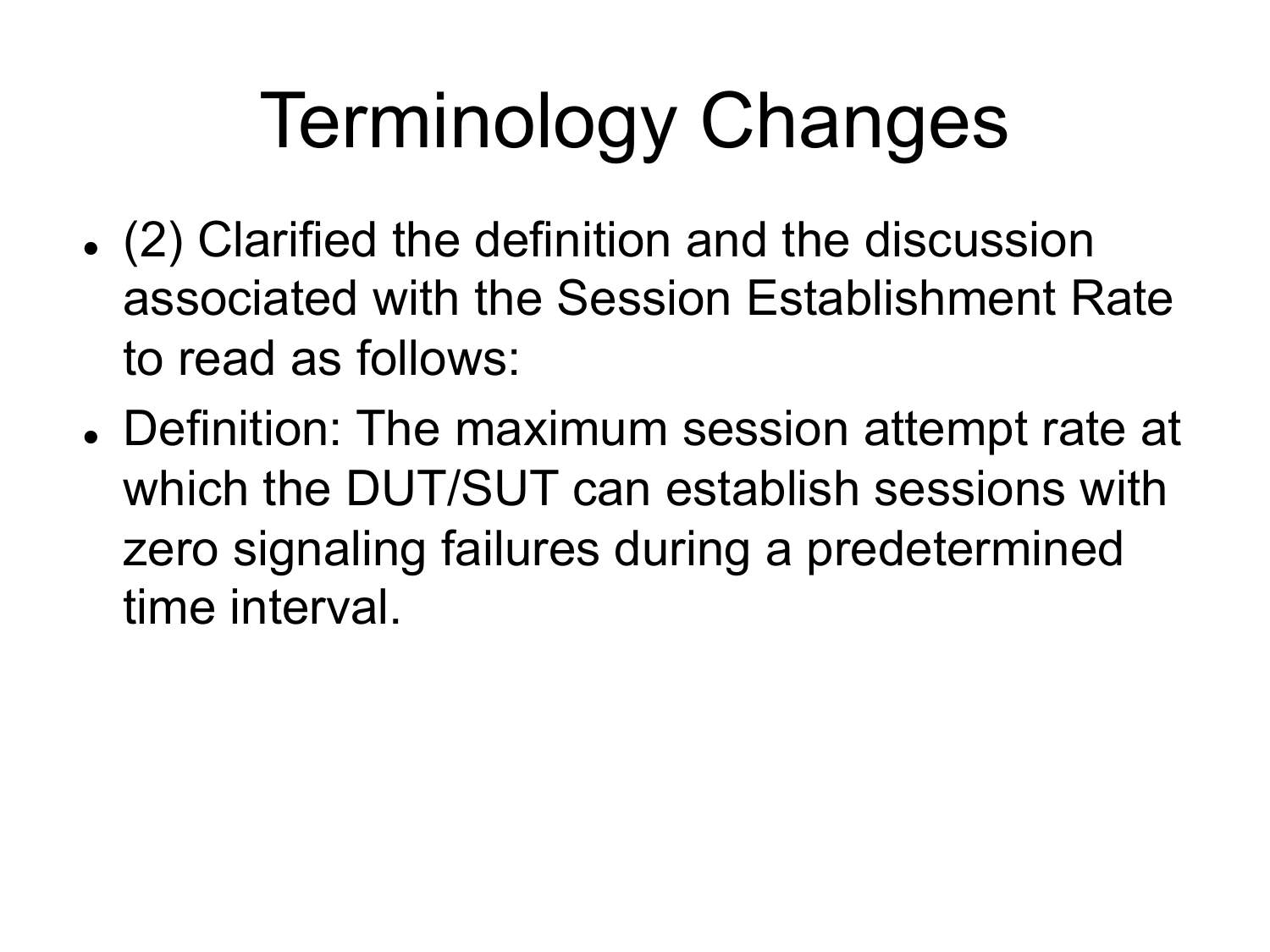# Terminology Changes

- ! (3) Edited definition and discussion associated with Session Capacity as follows:
- Definition: The maximum value of Standing Sessions Count achieved by the DUT/SUT during the steady-state phase of the benchmarking algorithm described in the associated Methodology document.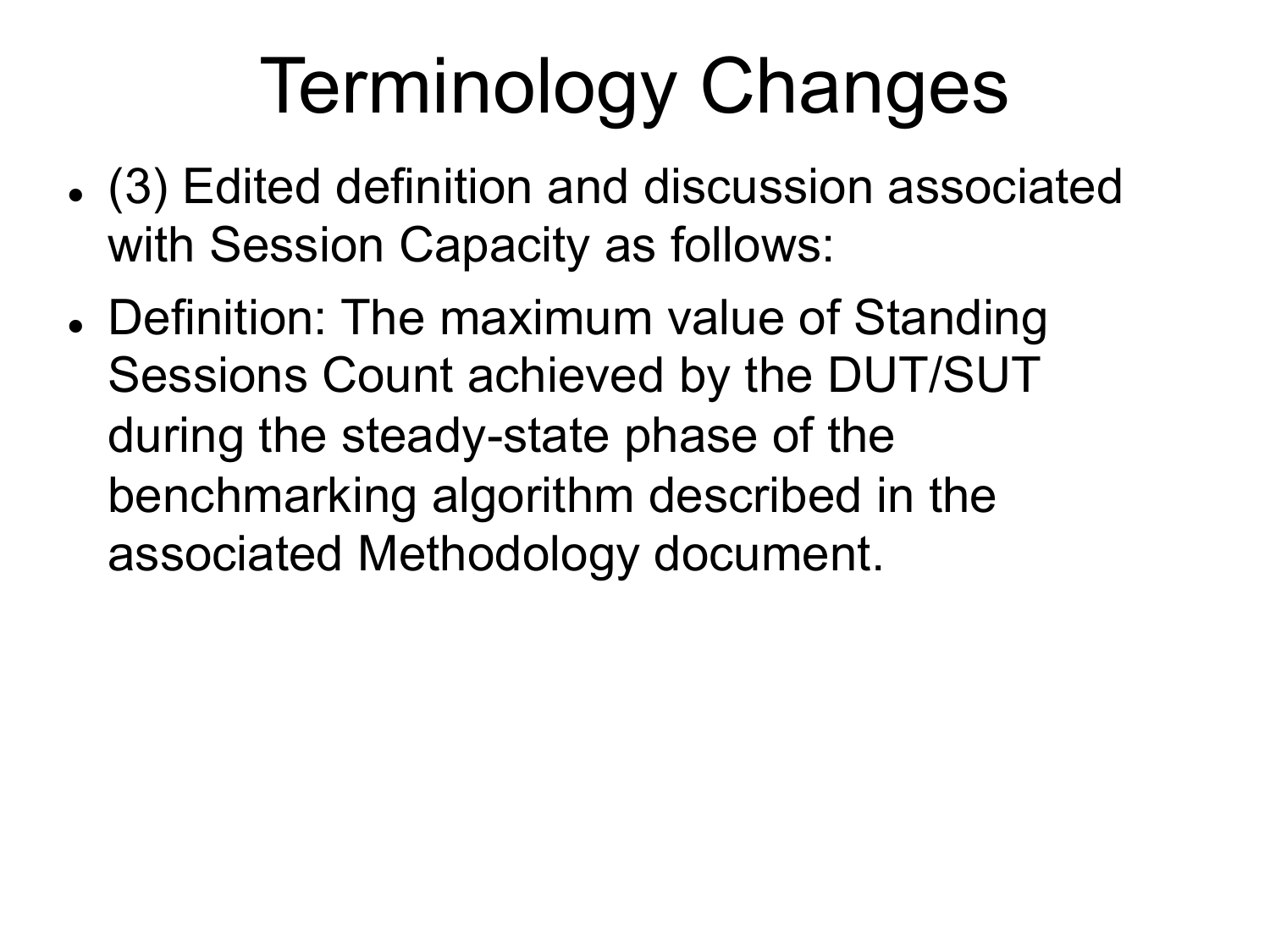# Methodology Changes

- (1 and 2) Added a verbose and a pseudo-code version of the algorithm used to measure the Session Establishment Rate.
- ! (3) Added section 5.4, "Platform Characteristics" to the Section 5 Reporting Format. This section includes parameters of the device on which the DUT is running. These characteristics are needed in order to replicate the conditions under which tests are run.
- ! (4) Edited tests for SER and SC to include reference to the algorithm.